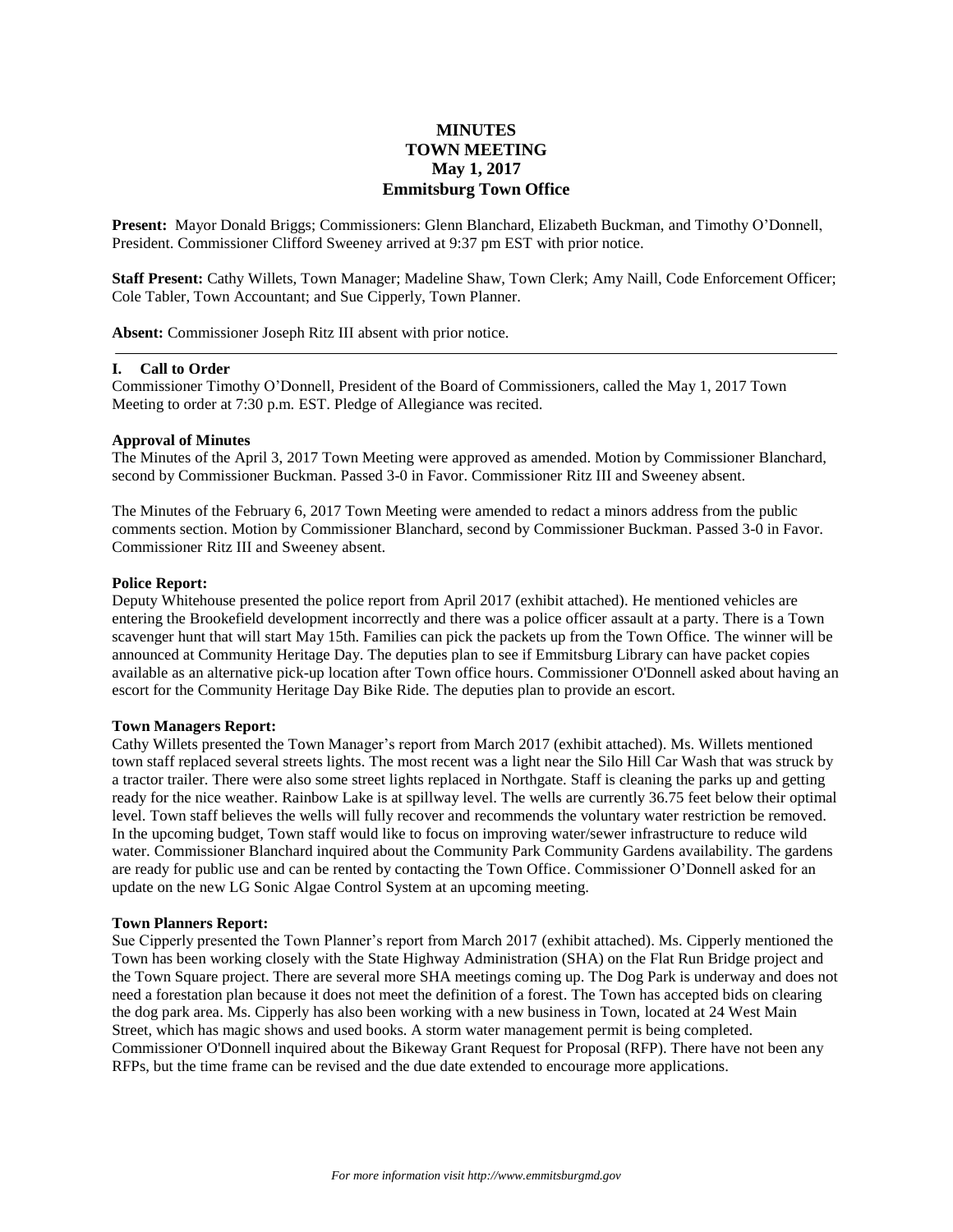# **Commissioner Comments:**

- Commissioner Buckman: Gonzaga College High School is doing an admissions visit to Emmitsburg. The group can help single parents, elderly, or disabled with household chores and basic home repairs. If interested, email ebuckman@emmitsburgmd.gov. She thanked the Lions Club for the recent tribute show. She also gave recognition to numerous people that have been outreaching to the community and helping their neighbors such as Korey Shorb, Felicity Buckman, Violet Walker, Mayor Kinnaird, Stavros Pizza, Carlton James, and Hannah Buckman. She encouraged citizens to continue helping one another.
- Commissioner Blanchard: Complemented town staff on the upkeep of the parks. He recently met with the Mayor and Town Manager to review the numbers in regards to the Town's sustainability efforts for the upcoming budget. He feels comfortable with the numbers. He also thanked town staff and numerous people for helping with the WWI Commemoration.
- Commissioner O'Donnell: Attended a recent drug awareness event and encouraged individuals to not feel hopeless. He believes we can make progress through community collaboration. He met with the Emmitsburg Business and Professionals Association (EBPA). He also mentioned the Seton Center is moving from South Seton Avenue to Lincoln Avenue near the Mother Seton School. The building will have numerous social service programs available for the public and a larger thrift shop. There has been several trail workdays, and there are several more coming up. Volunteers have the opportunity to get free gear and food. For more information on the trails, visit the town website. Commissioner O'Donnell also attended the Frederick County Bicycle Comprehensive Plan meeting.

### **Mayor's Comments:**

Mayor Briggs attended numerous meetings in April 2017. The Mayor thanked the Commissioners for their involvement in community activities. He spoke at the addiction awareness event in Thurmont, the WWI Commemoration, and the Frederick Fire and Sprinkler Installation event. He attended the Frederick County Maryland Municipal League (MML) Chapter Meeting. The Mother Seton School and Emmitsburg Elementary School  $4<sup>th</sup>$  graders are going to attend a fieldtrip at the Town Offices soon. There will be a free pool party coming up with hot dogs, ice cream, music, family activities, and health information from the Frederick County Health Department in June. The Green Team is starting a town composting program. Residents can purchase compost bins at a reduced price of \$20 through the Town Office. The Mayor also gave recognition to several people for their hard work around Town. He requested the Board of Commissioners consider moving the July  $3^{rd}$  meeting to July  $17^{th}$ because of the holiday the following day. The Comptroller of Maryland Statewide Revenue Misallocation income tax overpayment that was mentioned in the February  $6<sup>th</sup>$  meeting has been forgiven by a recent bill passed. A recent bill passed also requires special events, such as Community Heritage Day, to offer recycling waste disposal.

# **Public Comment:**

*Jim Hatcher, State Farm Insurance*, Mr. Hatched thanked the Town for the warm welcome and mentioned the business is a family run business that has been around for 50 years. He looks forward to his involvement in the Town. *Mary Ann Wivell, 512 E. Main Street*- Ms. Wivell said the odor from the waste water treatment plant's (WWTP) poultry residual lagoon has been around for several weeks and she is concerned about the smell, the image it gives the Town, and the impact it has on residents. She said the smell has been occurring since February 28th and residents cannot go outside without being overwhelmed by the odor. Ms. Wivell gave the Board of Commissioners copies of social media comments. *Kim Andrew, 39 Park Drive*- Ms. Andrews said she has been complaining about the smell since February. She said she cannot open the windows because of the smell, and she does not think the WWTP lagoon use was well thought out. *Nicole Flohr, 39 Park Drive*- Ms. Flohr mentioned she cannot go outside with her 2 year old because of the smell. Her child has asthma, so she goes to Fairfield Pennsylvania instead to let her child play. *Paula Lindsey, Creamery Road*- Ms. Lindsey lives adjacent to the WTTP. She said the odor is offensive and she cannot enjoy the outdoors. She is concerned about chemicals and pathogens that might be coming off the poultry residuals in the lagoon. *Richard Lindsey, Creamery Road* - Mr. Lindsey lives adjacent to the WWTP. He stated he has endured the installation of the solar fields and WWTP, but the WWTP lagoon poultry residual is completely different. He is concerned about the impact the chemicals in the lagoon and the odor controlling chemicals might have on him. Mr. Lindsey stated he had requested the town not enter into the contract last year. Cathy Willets stated the town started receiving phone calls about the smell at the end of February/beginning of March. *Philip Snader, 2323 Marshton Road New Windsor, Maryland*- Mr. Snader is the Vice President of Enviro-Organic Technologies. He stated the product is a wash water product from the processing of poultry. Mr. Snyder mentioned the product is strictly regulated by MDA and there are several other vendors in the area. The product is a nutrient replacement for land applied commercial fertilizer. He mentioned material is removed based on the weather. When the weather is bad, it makes the removal process longer. He mentioned the odor controlling chemical is used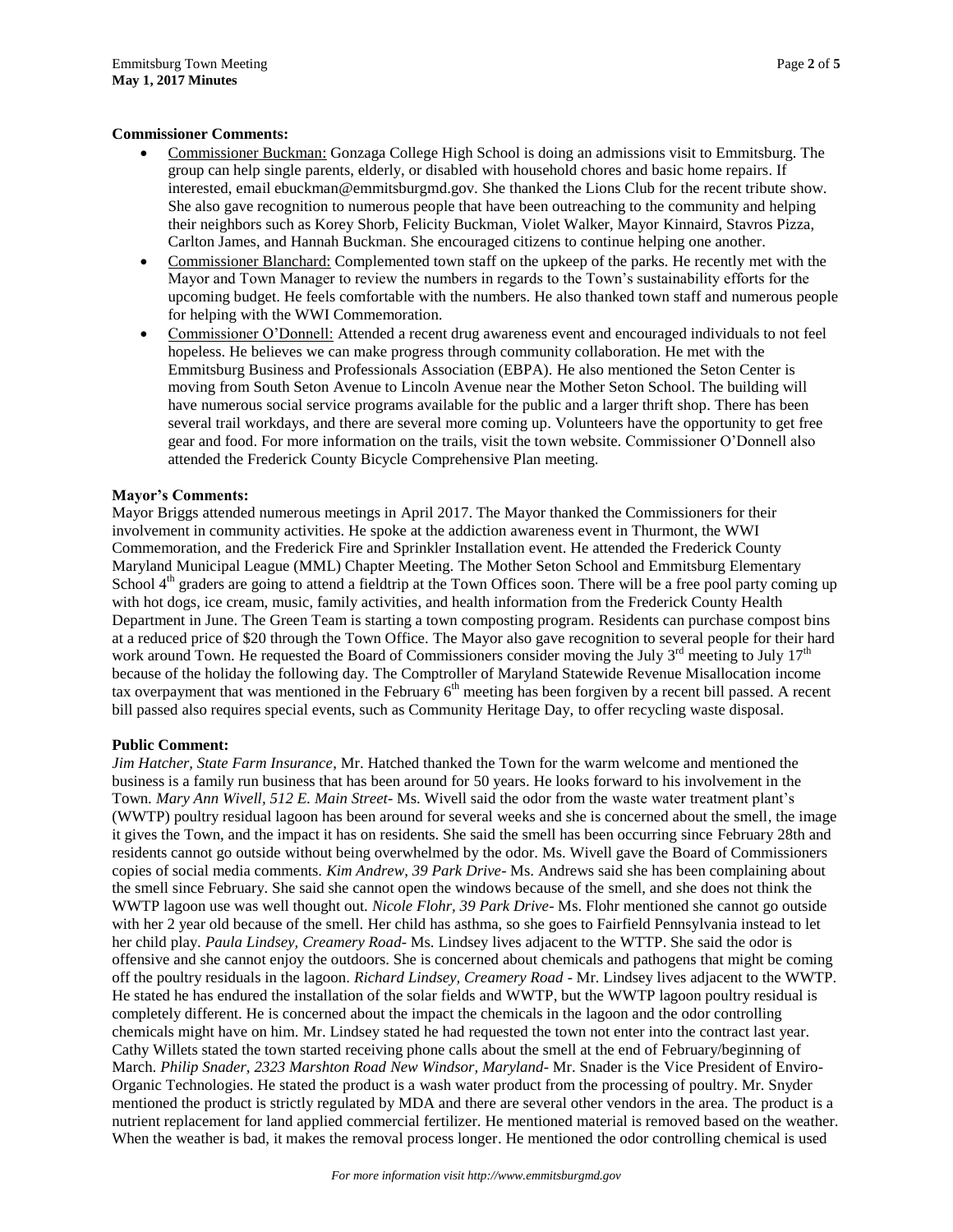widely throughout the agriculture industry. He cannot guarantee there will never be an order, but he will try his hardest to minimize the odor. Mr. Snyder explained the removal process and procedures that are going to be implemented to reduce the odor to include the adding of an odor controlling chemical, the adding of a straw mat on top of the residual, and limiting the working days to 12 days. Mr. Snyder is working with Dolly Water Solutions to implement the best odor controlling measures. The residual was first added at the beginning of December 2016, and Town staff did not receive any complaints at that time. The odor occurs when the crust (grease cap) is disturbed. To ensure the crust is not disturbed, Mr. Snyder will remove the contents with a pipe that is inserted under the crust. The odor is a Hydrogen Sulfide odor. *Steve Davis, Dolly Water Solutions, Industrial Sales Manager*- Mr. Davis stated he has over 35 years of experience working with this product and he has never had any medical concerns. Mr. Davis stated the best practice is to not break the crust and to cover the lagoon with 4-5 inches of straw. The smell is most likely to occur on a rainy or damp days. Another option is to cover the lagoon with a top (e.g. tarp). Commissioner Buckman expressed concern over the possibility of an odor occurring on a Code Red day. *Mary Ann Wivell, 512 EE. Main Street*- Ms. Wivell asked why there was a smell on days when the company claimed to not be stirring/hauling. *Richard Lindsey, Creamery Road* - Mr. Lindsey mentioned there have been numerous haulings and it is unknown if the straw mat will even work.

Staff recommends having the contractor cease removal as soon as possible. Commissioner O'Donnell would like to a minimum of 6 inches of hay applied. He would also like the hay to be purchased locally (if possible). The commissioners were directed to notify Town staff if there are any odor complaints.

**Motion:** - To direct Town staff to direct the contractor to cease removal of operations by May 5<sup>th</sup> 2017. Motion by Commissioner Buckman, second by Commissioner Blanchard. **Vote:** 3-0 in Favor. Commissioner Sweeney and Ritz III absent.

# **Administrative Business:**

 $\triangleright$  Annual Planning Commission Report: Sue Cipperly presented the Annual Planning Commission Report. Ms. Cipperly stated that the Annual Planning Commission Report shows what residential permits have been issued. There were no new residential permits issued. A comprehensive plan was not needed because the Towns plan was completed in 2015. All Board of Appeal members and Planning Commission members have completed the educational training classes required, except for the 2 new Board of Appeals alternates. The report does not need to be approved by the Board; the law just says the letter must be filed by the Town Board.

**Motion:** - To accept the Annual Planning Commission Report as presented by Planning Officer Sue Cipperly. Motion by Commissioner Blanchard, second by Commissioner Buckman. **Vote:** 3-0 in Favor. Commissioner Sweeney and Ritz III absent.

 $\triangleright$  Resolution to Expand the Sustainable Communities Area: Sue Cipperly presented the Resolution. The Sustainable Communities program helps the Town get grant money for Community Legacy. Every 5 years the Town must renew participation in the program. For homes to participate the property must be within the designated area. Recently the historic district was expanded to include more properties. Ms. Cipperly mentioned that the Town has discovered the program can also be used to get park funding. As a result, Town staff is recommending the inclusion of Community Park, Memorial Park, and several properties on North Seton and South Seton Avenue. Expanding the area will give more residents an opportunity to fix up their property along Town entry ways. The Frailey property would be removed because it does not appear anything can be done with the property. Commissioner O'Donnell inquired about rotating the overlay to other historic areas with older buildings, which the Town can do.

**Motion:** - To accept the Resolution expanding the Sustainable Communities Area as proposed by Sue Cipperly the Town Planner on the attached map.

Motion by Commissioner Buckman, second by Commissioner Blanchard. **Vote:** 3-0 in Favor. Commissioner Sweeney and Ritz III absent.

Proclamation: International Compost Awareness Week: Cathy Willets presented the proclamation. There is a grant available to reduce the price of compost bins for Emmitsburg residents through Backyard Composting. Currently food scraps compose 21% of all waste dumped into landfills. The food scraps could be composted instead. The grant makes bins available at a reduced price for residents. The compost bins would be \$27, of which the Town would pay \$7 and residents would pay \$20. Several other Frederick municipalities participate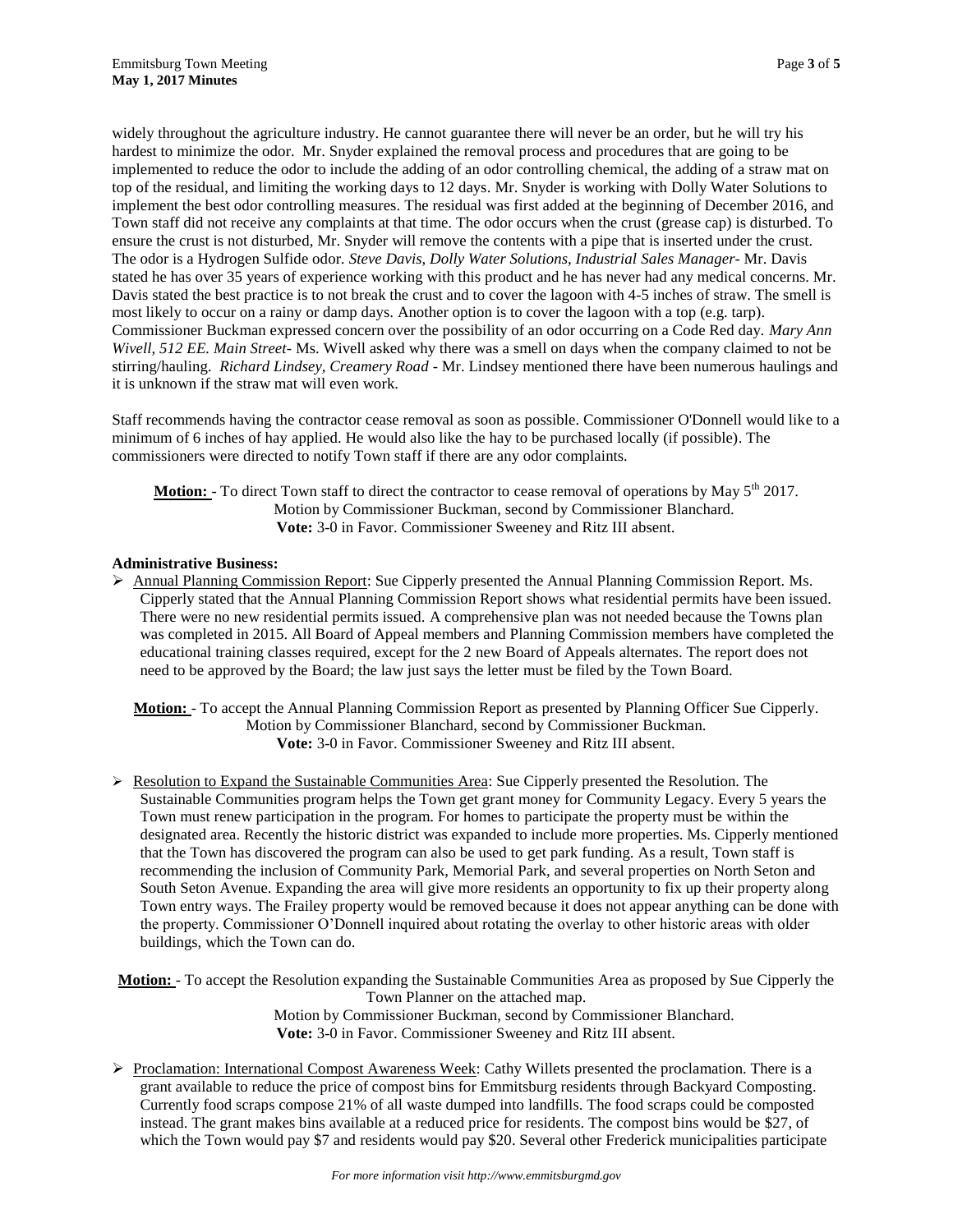in the program. Residents can order their compost bin at the Town Office, or by completing an order form available on the Town website. The compost bins come with a composting guide. Commissioner O'Donnell suggested having a launch event to promote the purchase of the bins.

**Motion:** - To accept the Proclamation making May 7th - May 13th International Compost Awareness Week. Motion by Commissioner Blanchard, second by Commissioner Buckman **Vote:** 3-0 in Favor. Commissioner Sweeney and Ritz III absent.

- $\triangleright$  Update Hunting and Trail Use Guidelines: Commissioner O'Donnell presented the update. He stated a no hunting on Sunday guideline was implemented by the Town to allow trails to be available on Sundays during the hunting season. The problem is the guidelines are not always clear and readably available. Commissioner O'Donnell mentioned he is not looking to change the hunting access but he is looking to make the guidelines clearer for when the trails are open between the hunting seasons. He would like the Town to promote trail days through multiple media outlets. He would also like to add a bulletin board to the head of the trail and more signage so dates can be clearer. Ms. Willets mentioned trail head signage is the most important because not everyone checks online before they use the trail. Commissioner Buckman is going to see if she can receive donations for signage from the Parks and Recreation Committee. The Board will make this item a future agenda item.
- $\triangleright$  Consideration of Reciprocity with the Waynesboro Community Pool: Commissioner Buckman presented the consideration of reciprocity. Commissioner Buckman stated Waynesboro Community Pool quickly agreed to give residential rates to Emmitsburg citizens since the Community Pool will be closed summer 2017 due to renovations. She would like to return the favor in the future. A letter will be drafted stating intent of reciprocity to Waynesboro should Waynesboro ever have their pool closed for renovations.

**Motion:** - To extend reciprocity to the boro of Waynesboro to have access to the Emmitsburg Town pool at residential rates if the Waynesboro pool were to be closed for renovations. Motion by Commissioner Buckman, second by Commissioner Blanchard. **Vote:** 3-0 in Favor. Commissioner Sweeney and Ritz III absent.

# **Consent Agenda**: None

# **Treasurer's Report:**

Commissioner Blanchard presented the Treasurer's Report as of April 27, 2017 (exhibit attached). Commissioner Blanchard mentioned he came into the Town Offices and examined the energy bills and is satisfied with his review. Commissioner O'Donnell inquired about the check to the vendor Ryder. The check was for the Community Legacy Grant, which uses grant money to reimburse residents for work.

# **Planning Commission Report:** None

*Note*: Commissioner Sweeney arrived at 9:37 pm EST.

# **II. Agenda Items**

Agenda #1- Initial Budget Presentation for FY 2018: Mayor Donald Briggs and Cole Tabler, Town Accountant, presented the initial FY 2018 budget to be reviewed. Mayor Briggs mentioned each employee will receive a step increase with 0% Cost of Living Adjustment (COLA). Fund revenues will increase by 3.35%. Budgeted water revenue continues to decrease due to water consumption rates. Capital fund transfer will be \$218,341, which is up from FY 2017 amount of \$121,812. The Board was given the proposed budget in a binder for review. The Board must adopt the budget by the end of June 2017. Town staff encourages any questions via email so Town staff can research the item and have the information prepared for the next Town Meeting. Mayor Donald Briggs does not have any concern with the Board contacting town staff directly with budget questions.

Agenda #2- Discussion of Zoning Text Amendment in B2: Cathy Willets and Sue Cipperly presented the zoning text amendment in B2. Ms. Willets stated the amendment stems from an email from Pastor John Talcott, Christ Community Church, in March of 2017. The email mentioned Pastor John is looking at future growth and is considering a parcel property zoned as B2 general business. He would like to see if the Town would approve an exclusion to include churches in the B2 general business zoning so he could use the property. Ms. Cipperly informed